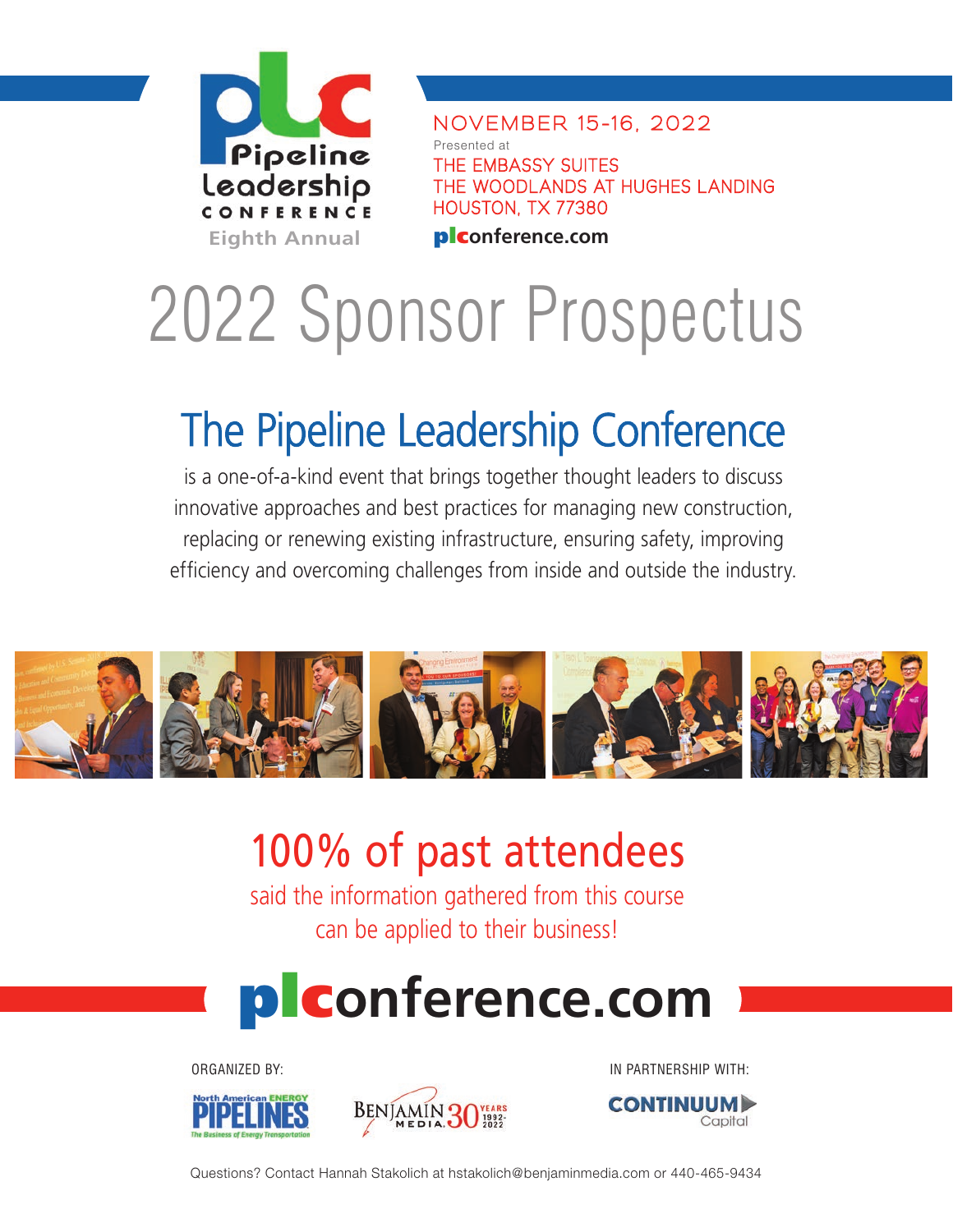

NOVEMBER 15-16, 2022 Presented at THE EMBASSY SUITES THE WOODLANDS AT HUGHES LANDING

HOUSTON, TX 77380

# 2022 Sponsorship Opportunities

#### Sponsor the Pipeline Leadership Conference

and be a part of a valuable, highly-rated conference that provides an open dialogue forum for high-level executives leading the charge in the pipeline industry.

### **MAIN EVENT SPONSOR Cost: \$5,000**

#### *(Total Value \$7,630)*

- Logo inclusion and recognition as Main Event Sponsor on print advertisement
- (2) dedicated email blasts to North American Energy Pipelines subscribers (value of \$5,840)
- (2) Full Conference registrations (value of \$1,990)
- Option to provide give-away at registration area
- Attendee list before and after the show

#### **AWARDS RECEPTION SPONSOR Cost: \$3,500** (2 available)

- Opportunity to provide give-away at the registration area
- Five-minute welcoming speech at the reception
- Company recognition on the awards program as well as the corresponding PowerPoint
- (2) Full Conference registrations (value of \$1,990)
- Attendee list following the conference

### **LUNCH SPONSOR Cost: \$2,000**

- Opportunity to provide give-away on the luncheon tables
- (1) Full conference registration (value of \$995)
- Attendee list following the conference

#### Attendees Include

top executives involved in building and operating oil and gas pipelines and gas distribution systems throughout North America.

### **TABLETOP SPONSOR Cost: \$1,750**

- Tabletop display with two chairs provided for company's literature/materials
- (1) Full conference registration (value of \$995)
- Attendee list following the conference

#### **COFFEE BREAK SPONSOR Cost: \$1,250**

- Opportunity to provide give-away
- Signage as the coffee sponsor
- Recognition at networking coffee breaks
- (1) Full conference registration (value of \$995)
- Attendee list following the conference

### **LANYARD SPONSOR Cost: \$1,500**

- Attendee lanyards include your logo (sponsor is responsible for supplying lanyards)
- (1) Full conference registration (value of \$995)
- Attendee list following the conference

### **NAME BADGE SPONSOR Cost: \$1,500**

- Company logo displayed on attendee name badges
- (1) Full conference registration (value of \$995)
- Attendee list following the conference